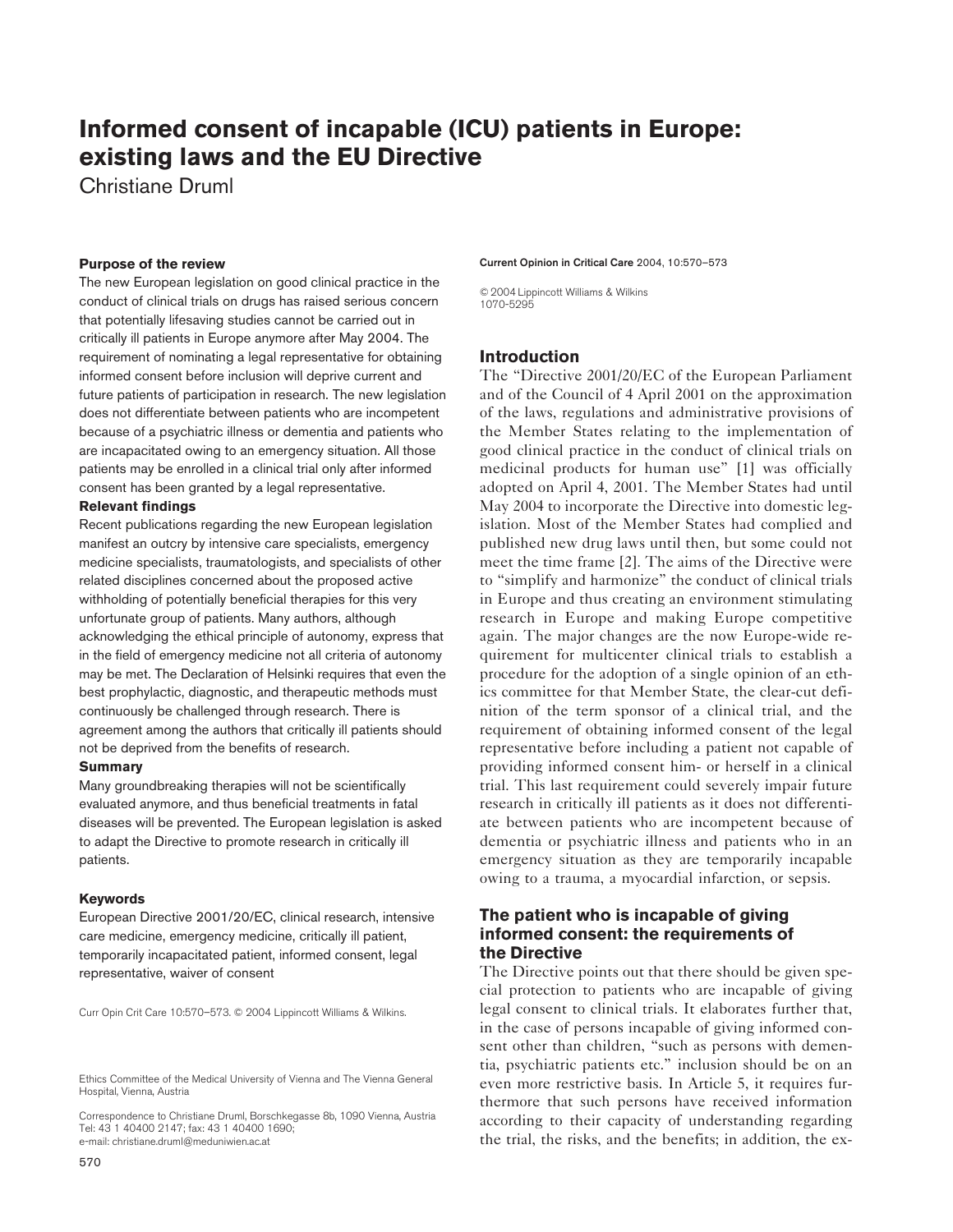plicit wish of the subjects who are capable of forming an opinion and assessing this information is considered by the investigator.

To increase patient protection, the Directive does require the written consent of the patient's legal representative and further states that the notion of a legal representative should refer back to existing national law. The Directive does not expressly refer to the emergency patient or the patient in the ICU.

# **What is the intention of the Directive?**

This legislation has major implications for any research in intensive care and emergency medicine that has not been realized in the intensive care community.

Reading the above-mentioned requirements, one can only conclude that the Directive seems to have only patients in mind who have some kind of mental disorder and thus legally are incapacitated. The Directive does not refer to the temporarily incapacitated adult patient. There is no mention of the patient who acutely loses the capability to consent, *eg,* the patient with a myocardial infarction or sepsis, the trauma patient.

The Directive does not address the patient who does not have a legal representative. Considering this, one could argue that a clinical trial including such patients because of the lack of a legal representative is strictly forbidden!

However, it is beyond every power of imagination that in the whole of Europe, there should not be clinical trials in the field of emergency medicine. It is not feasible to deprive European patients from the benefits of such clinical research. If the intentions were, in fact, to exclude European patients from emergency trials, it would be a foregone conclusion to withhold treatments that are the result of such research. It would definitely be not ethical to go on and use drugs, medical devices, therapies without participating in their research, especially if the research has been carried out in countries with a not so developed legal framework for clinical trials and patient protection. In times of increasing globalization, one cannot draw a wall around a region [3].

## **The historic background**

Physicians do know very well what the legal requirements for treating their patients are; they are well aware of how to obtain consent from their patients and which formalities are necessary if the patients are not capable of giving consent because of their condition or disease. It is therefore astonishing that the awareness concerning the legal requirements for research is rather low. Regulations concerning research are different with respect to consent and also in particular regarding the risks to research participants and the benefit of the research for the individual patient. Additionally, the situation is varying worldwide and in the individual European Member States and also differs, for example, as far as drug research, research on medical devices or surgical methods are concerned. There exists no regulation at the European level.

The driving force behind the Directive has been the pharmaceutical industry and the idea of creating a European internal market for medicinal investigational products [4]. Apparently the deputies of the competent authorities of the single European Member States contributing to the legislation in Brussels have merely been composed of representatives who are not overseeing the whole range of medical research. Otherwise it is not easy to understand that the "unrepresented" patient, the patient in an emergency situation, has been left out and not addressed by the Directive, but neither have medical experts, researchers in intensive care, and the respective scientific societies been involved from early on or they simply ignored the threat. Also ethics committees and patient representatives should have a professional interest that acutely incapacitated patients are not deprived of potentially effective treatment [5•,6•]. There has been no lobbying.

The "outcry" came rather late: After the publication of the Directive in the *Official Journal of the European Parliament and of the Council* in April 2001, some articles appeared in the international medical journals, all of them lamenting the situation [7,8,9•,10].

## **The legal representative/ waiver of consent**

As mentioned previously, the Directive has not addressed the special situation of the patient without representative, and strictly following this, we can conclude that trials including patients who have no legal representative are not possible. However, the fact that the notion of legal representative is broader in the wording of the Directive leaves also another interpretation: According to the Directive, a legal representative is not only a typical custodian or guardian appointed by court,"but may include natural or legal persons, an authority and/or body provided for by national law" [11].

As we know from the literature, some nations have solved this problem in a particular way. In the Netherlands, some persons are eligible to function as legal representative: a spouse, a life companion, a legal representative, or a person authorized by the patient him- or herself. However, these seemingly thoughtful regulations do not cover the whole situation in a satisfactory way. The Dutch law recognizes only the spouse or life companion as a legal representative; because it is directed at persons living in the same household, it leaves out certain persons from being legal representative, such as unmarried adults without a companion and divorced or widowed adults with parents, and thus deprives such persons of participating in clinical trials [9•].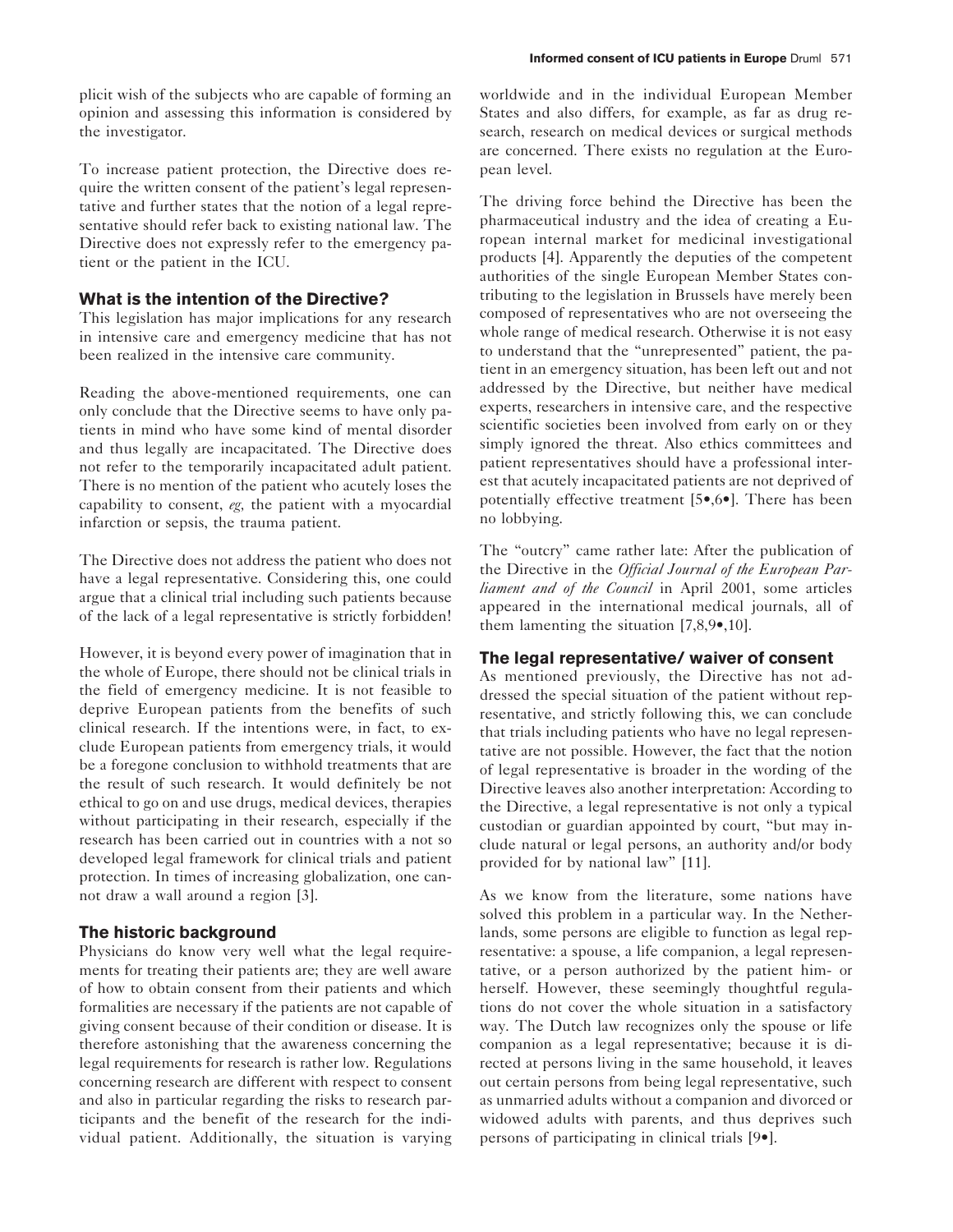In Austria, because of the time-consuming procedure of appointing a legal representative and because of a certain number of requirements that have to be fulfilled, the former drug act had foreseen a waiver of consent. This regulation would still be in harmony with the ideas of the Directive [12]. The new Austrian drug act [13] still foresees the possibility of a waiver of consent if additional protections of the rights and welfare of the patients are provided, including public disclosure to the community in which the research will be conducted. Other European Member States (Belgium, Denmark, France, Germany and the Netherlands) also either upheld their previous regulations concerning the inclusion of patients in an emergency situation with a waiver of consent or foresee one now: There are situations in emergency research in which the ethical principle of autonomy can simply not be met in a narrow therapeutic time window without jeopardizing potential therapeutic benefits for the patients.

Even the United States had taken such an approach. In 1996, the authorities waived the general requirement for informed consent for a strictly limited class of research that may be carried out in subjects who are in need of emergency therapy because of a life-threatening situation and where available treatments are unproven or unsatisfactory [14].

Beyond that, it is not feasible to think that a third party can give real "consent" for another person. Because it is impossible for the patient to give consent him- or herself, a surrogate is necessary. However, surrogate consent is nothing but an instrument to control, an instrument the way ethics committees or other bodies exist to supervise research in protecting the integrity and the dignity of the patient but also in support of the investigator.

Furthermore, as it is the obligation of investigator and the ethics committee to follow the presumed will of the patient, how could an appointed legal representative who might be a stranger to the patient know his or her wishes or preferences in regard to participation in a clinical research project [15]?

The Directive does not have a commitment to the patient in an emergency situation. Many authors criticize this fact and express the fear that such research will not be possible anymore in Europe and that those patients will be deprived of potentially favorable therapies [16 $\bullet$ ]. There are only two solutions: a legally sound and Europe-wide simple procedure for nominating a legal representative or a waiver of consent.

What argues in favor of a waiver of consent is the fact that there is an additional multitude of requirements that have to be met before a patient can be included in a trial [17••,18••]. These multifarious prerequisites prevent irresponsible or inconsiderate research in such a vulnerable patient group:

- the requirement that such research is essential to validate data obtained in clinical trials on persons able to give informed consent or by other research methods
- the requirement that this research has to relate directly to a life-threatening or debilitating clinical condition from which the incapacitated adult suffers
- the requirement that the clinical trial has to be designed to minimize pain, discomfort, fear, and other foreseeable risk in relation to the disease and developmental stage
- the requirement that the risk threshold and the degree of distress shall be specially defined and constantly monitored
- the requirement that an ethics committee with expertise in the relevant disease and the patient population concerned or after taking advice in clinical, ethical, and psychosocial questions in the field of the relevant disease and patient population has endorsed the protocol
- the requirement that the interests of the patient always prevail over those of science and society
- the requirement that there are grounds for expecting that administering the medical product to be tested will produce a benefit to the patient that outweighs the risks or has no risk at all.

Last but not least, one has to consider that scientifically unsound research is *ipso facto* unethical in that it may expose individuals to risks for no purpose at all [19]. Including only patients who are able to give informed consent personally or are represented by a legal representative in clinical trials of severe diseases might lead to an important selection bias, such as that the included patients are not representative of the typical patient with the researched disease or condition such as stroke and myocardial infarction. Results of those trials may not be comparable on an international scale [20•]. This emphasizes the need for an amendment or clarification regarding waivers of consent for research.

## **Conclusion**

Most critically ill patients are unable to give informed consent. The new European legislation does not differentiate between patients who are incapacitated for a long time and patients who are temporarily incapacitated owing to an emergency situation requiring consent of the legal representative for all of them. Normally patients who are temporarily incapacitated do not have a legal representative. Furthermore, the Directive makes a reference to national law for the nomination of the legal